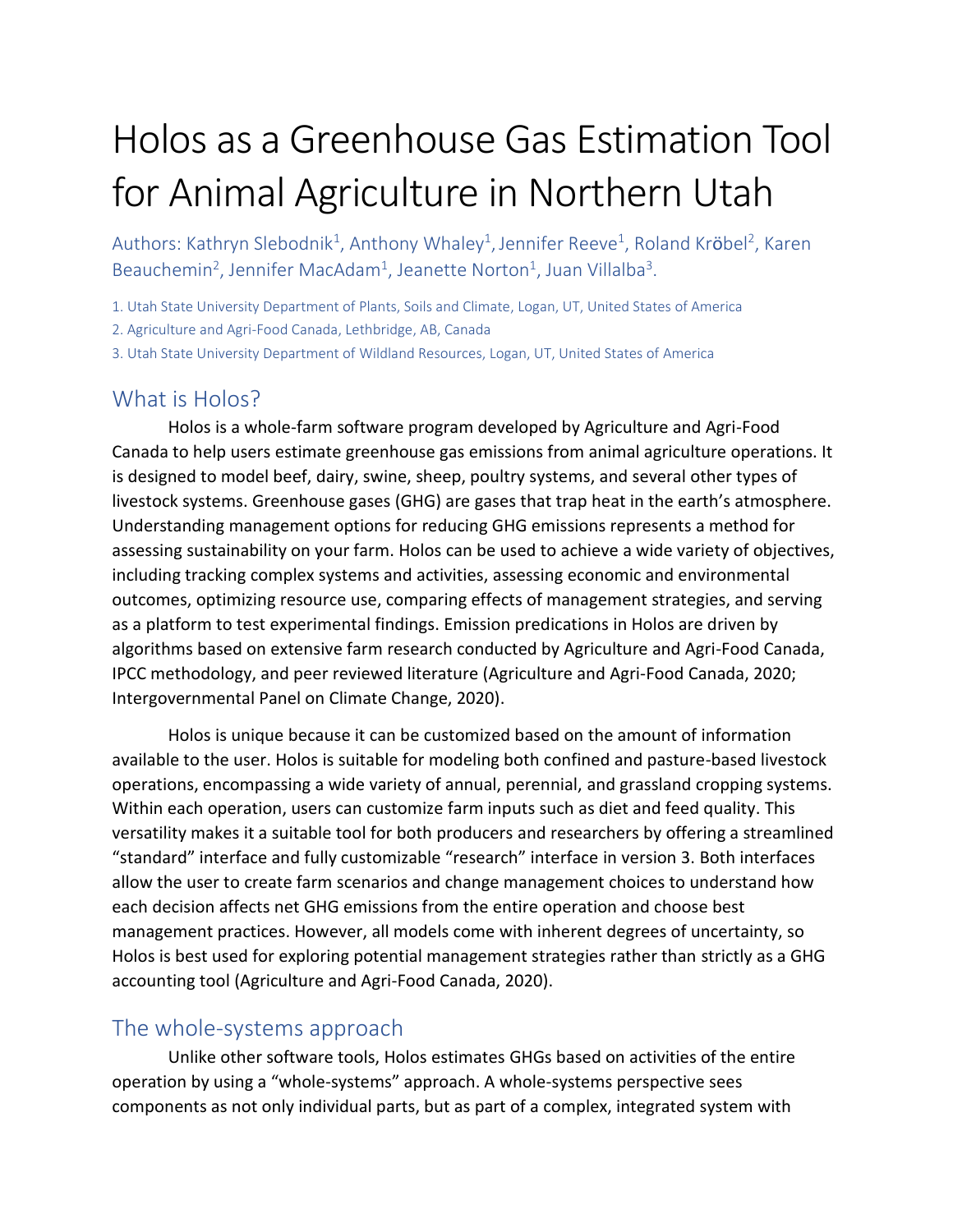emergent qualities (Hammond, 2005). When management of one part is changed, it cascades throughout the system, affecting several others, and changes the net emissions of the entire operation. Holos not only accounts for emissions from animals, but also emissions from feed production (fertilizer application, tillage, pesticides, etc.) and manure management. Holos also accounts for practices that could sequester carbon such as planting trees to create shelterbelts, or transitioning from annual to perennial crops.

As management recommendations are made to reduce the emission of one particular GHG at the expense of increasing emissions of another GHG (Janzen et al., 2006), Holos can be used to test these recommendations and determine the effect on the net emissions of the operation. To model your whole-farm system and understand the net emissions over the life cycle of the animal, you will need to create several scenarios as one Holos scenario can only model 12 months at a time.

An example of whole-systems thinking can be illustrated with the example of a beef producer who switches from planting an annual grass forage to a perennial legume forage. Although this appears to be a simple change, its effects cascade throughout the entire operation. As a result, the producer has decreased their net emissions in several ways:

- They have reduced their need for nitrogen fertilizer as legumes are nitrogen-fixing crops, eliminating energy that goes into fertilizer production (and a large quantity of  $CO<sub>2</sub>$ emissions from its production) and decreased nitrogen losses to the environment in air and water sources (Soussana & Lemaire, 2014).
- They have reduced the need for fuel and machine usage, as perennials do not require yearly re-seeding, or other implement use.
- Legumes can have a higher nutritional quality than grasses, which increases the herd's average daily gains. This decreases the time cattle need to spend grazing to reach their finishing weight, so they will produce less GHG from enteric methane and manure (Phelan et al., 2015).
- Bioactive compounds like tannins found in certain legume forages can provide additional benefits such as decreased volatile N losses through cattle urine and decreased enteric methane production (Waghorn, 2008).
- Transitioning annual crops to perennial forages incorporates carbon into soil (Smith, 2004).

To assess this management change in Holos, users would first design an annual grass-based system as their starting point. Then, they could create their legume-based system and note the difference in net emissions between the annual and perennial systems.

#### What can Holos do for me?

Through its whole systems approach and large degree of customization, Holos can be a useful tool for exploring the effect of management changes on a livestock operation's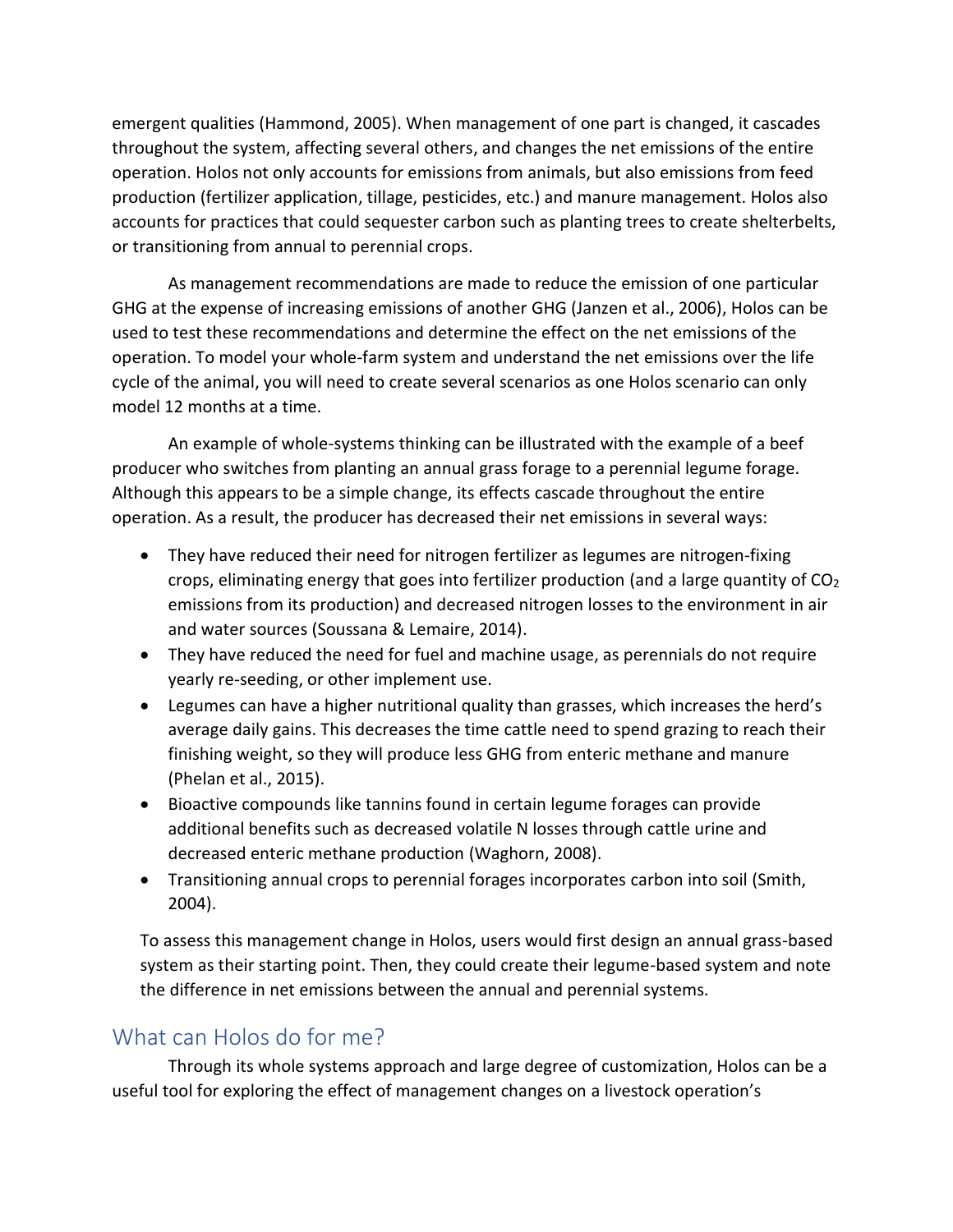environmental and economic outcomes for both producers and researchers. Scenario results are reported as net emissions of carbon dioxide (CO<sub>2</sub>), nitrous oxide (N<sub>2</sub>O), and methane (CH<sub>4</sub>), as well as normalized carbon dioxide equivalents ( $CO<sub>2</sub>$ -eq). Carbon dioxide equivalents measure the collective impact of all GHGs based on their global warming potential relative to  $CO<sub>2</sub>$  (Hausfather, 2009). For example, the global warming potential of CH<sub>4</sub> is 25. This means that its ability to store heat in the atmosphere is 25 times larger than the ability of  $CO<sub>2</sub>$ . Nitrous oxide has an even higher global warming potential of 265 (Intergovernmental Panel on Climate Change, 2014). In addition to providing results in tables, Holos helps users visualize results in charts and graphs (Figure 1).



*Figure 1: Example output of net emissions as a bar chart (panel a) and a pie chart (panel b) from an example beef production system in Saskatchewan, Canada modeled in Holos.*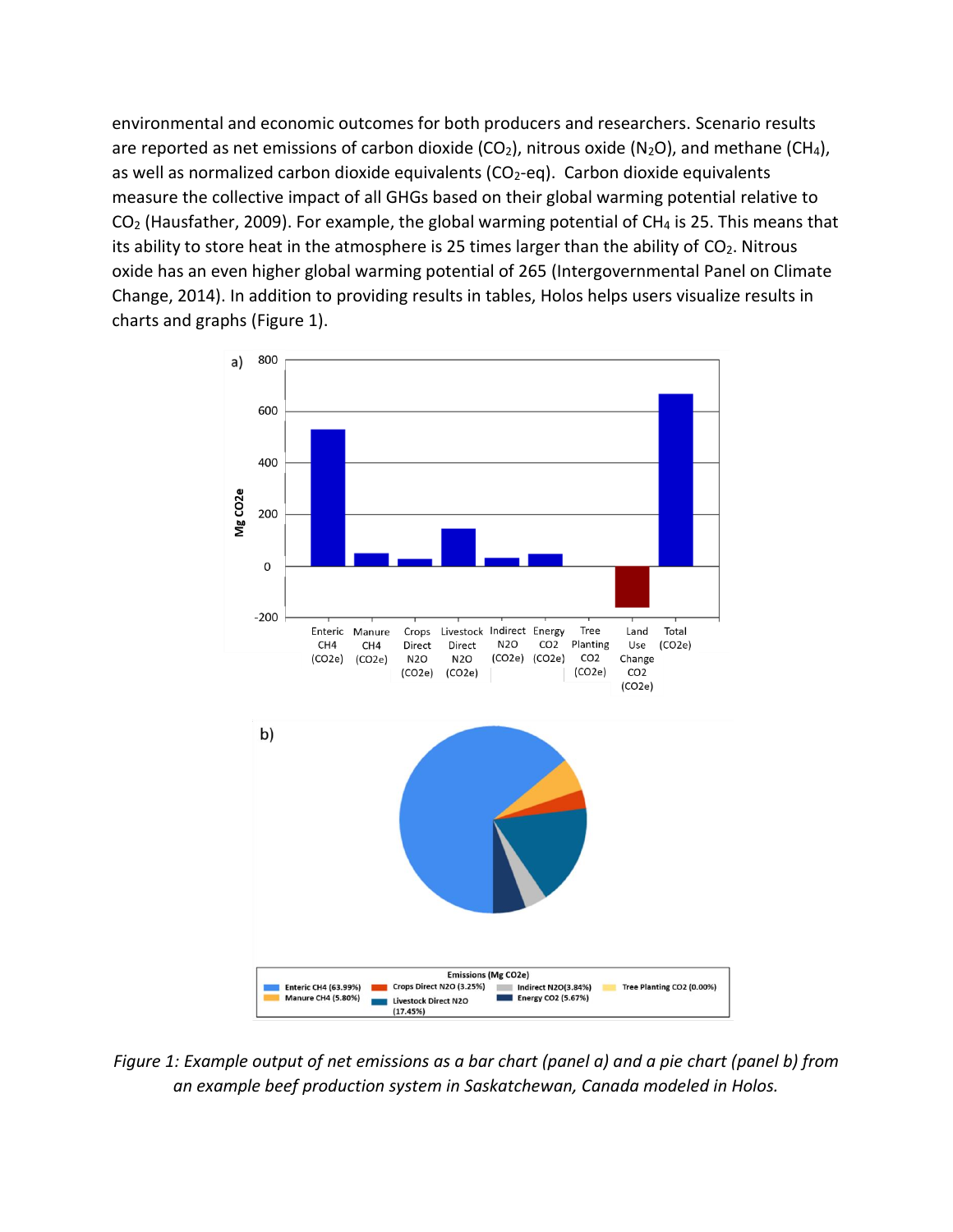Holos is highly adaptable to a variety of locations, climates, livestock types, and management systems and sizes. While Holos was designed for use in Canada, it can be applied to regions with similar climates in the United States such as northern Utah by manually overriding soil and climatic parameters when used with a proper understanding of its design and limitations. Local soil and climate data can be found through the Utah Climate Center [\(https://climate.usu.edu/\)](https://climate.usu.edu/) and the USDA Web Soil Survey

[\(https://websoilsurvey.sc.egov.usda.gov/\)](https://websoilsurvey.sc.egov.usda.gov/). Using Holos may be beneficial for both farmers and researchers by documenting the potential environmental benefits of a particular management change when applying for or managing grants.

## Application at Utah State University

At Utah State University, researchers are using Holos to help assess the effects of different pasture-based finishing systems for beef production in northern Utah to minimize nitrogen losses through ground and surface waters as well as GHG emissions. Researchers are designing scenarios in Holos based on data collected from field experiments at the Utah Agricultural Experiment Station in Lewiston, Utah. The scenarios include traditional grass- and feedlot-finished beef as well as alternative scenarios using legume forages. Legume-based systems, particularly tannin-containing legumes such as birdsfoot trefoil and sainfoin, can decrease the environmental impact of pasture-finished beef through a combination of the following:

- Complexation of tannins with organic soil nitrogen (Waghorn, 2008) or microbial inhibition by tannins that reduce nitrogen losses to the environment.
- Increased use of perennial rather than annual crops.
- Reduced nitrogen fertilization requirements due to legume nitrogen fixation
- Higher nutritional quality than traditional grass forages (Phelan et al., 2015).
- Reductions in nitrogen and carbon lost from urine and enteric methane (Soussana & Lemaire, 2014).

## More information

You can download Holos for free and view supporting documentation at [www.agr.gc.ca/holos](http://www.agr.gc.ca/holos-ghg)[ghg.](http://www.agr.gc.ca/holos-ghg) Note that Holos version 3 is currently compatible with Windows-PC operating systems only. You can find Holos training documents [here.](https://drive.google.com/file/u/0/d/13A1j-Vjrlz6HshXjIt1EQlL-D9pIEHer/view)

# Acknowledgements

Research supporting this work was funded by Western Sustainable Agriculture Research and Education Graduate Student Grant GW18-156 and USDA NIFA grant 2016-67019-25086. Special thanks to our co-authors and the entire Holos team at Agriculture and Agri-Food Canada for their expertise and support of this work.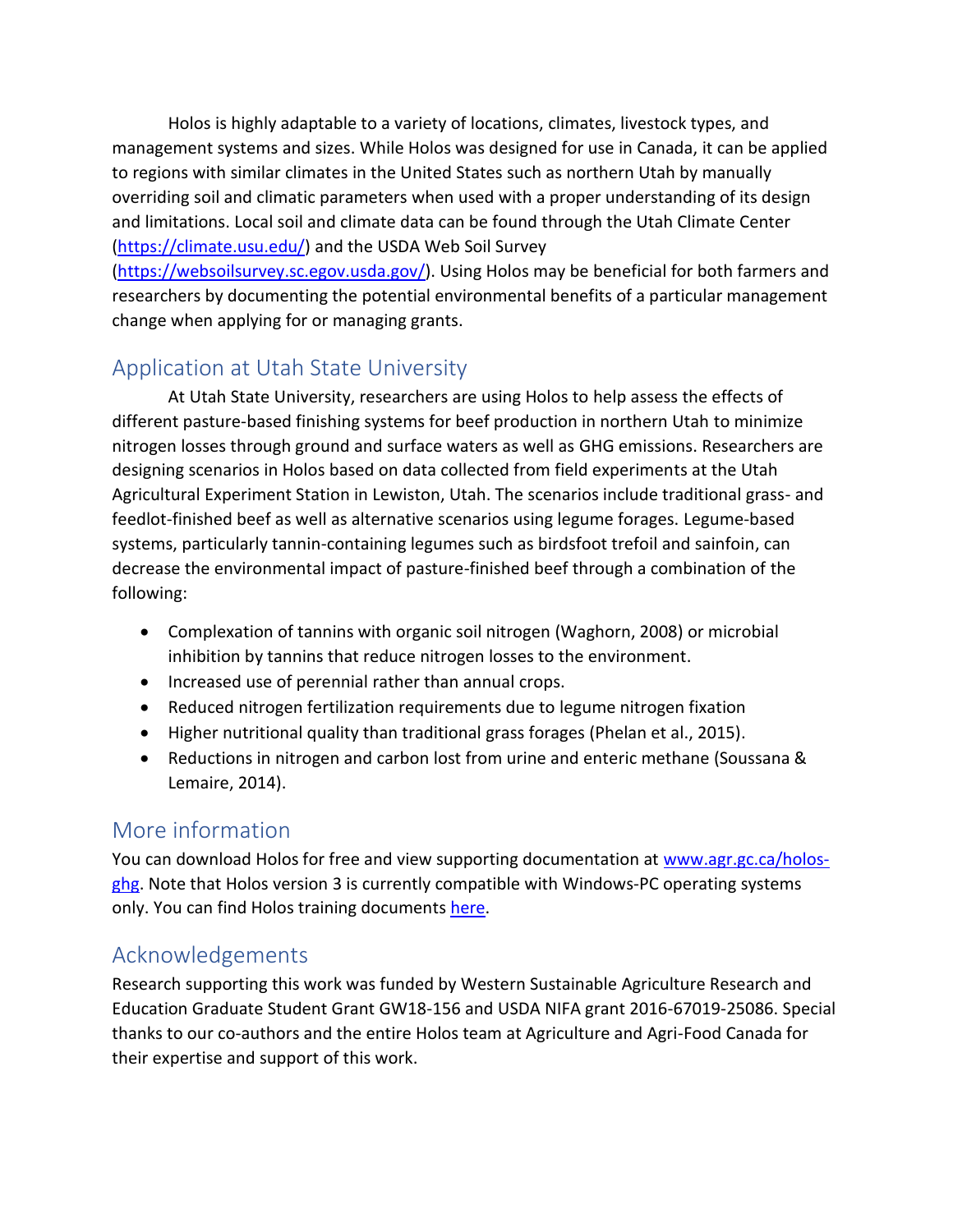



**United States Department of Agriculture** National Institute of Food and Agriculture







## References

Agriculture and Agri-Food Canada. (2020). Holos software program. Retrieved from www.agr.gc.ca/holos-ghg

- Hammond, D. (2005). Philosophical and Ethical Foundations of Systems Thinking. *Communication, Capitalism & Critique*, *3*(2), 20–27. https://doi.org/10.31269/vol3iss2pp20-27
- Hausfather, Z. (2009). Understanding carbon dioxide equivalents. Retrieved from https://www.yaleclimateconnections.org/2009/01/common-climate-misconceptions-coequivalence/
- Intergovernmental Panel on Climate Change. (2014). *Climate Change 2014: Synthesis Report. Contribution of Working Groups I, II and III to the Fifth Assessment Report of the Intergovernmental Panel on Climate Change*. (R. K. Pachauri & L. A. Meyers, Eds.). Geneva, Switzerland: International Governmental Panel on Climate Change. Retrieved from https://www.ipcc.ch/site/assets/uploads/2018/02/SYR\_AR5\_FINAL\_full.pdf
- Intergovernmental Panel on Climate Change. (2020). Task force on national greenhouse gas inventories. Retrieved from https://www.ipcc-nggip.iges.or.jp/
- Janzen, H. H., Angers, D. A., Boehm, M., Bolinder, M., Desjardins, R. L., Dyer, J. A., … Wang, H. (2006). A proposed approach to estimate and reduce net greenhouse gas emissions from whole farms. *Canadian Journal of Soil Science*, *86*(3), 401–418. https://doi.org/10.4141/S05-101
- Phelan, P., Moloney, A. P., McGeough, E. J., Humphreys, J., Bertilsson, J., O'Riordan, E. G., & O'Kiely, P. (2015). Forage Legumes for Grazing and Conserving in Ruminant Production Systems. *Critical Reviews in Plant Sciences*, *34*, 281–326. https://doi.org/10.1080/07352689.2014.898455

Smith, P. (2004). Carbon sequestration in croplands: The potential in Europe and the global